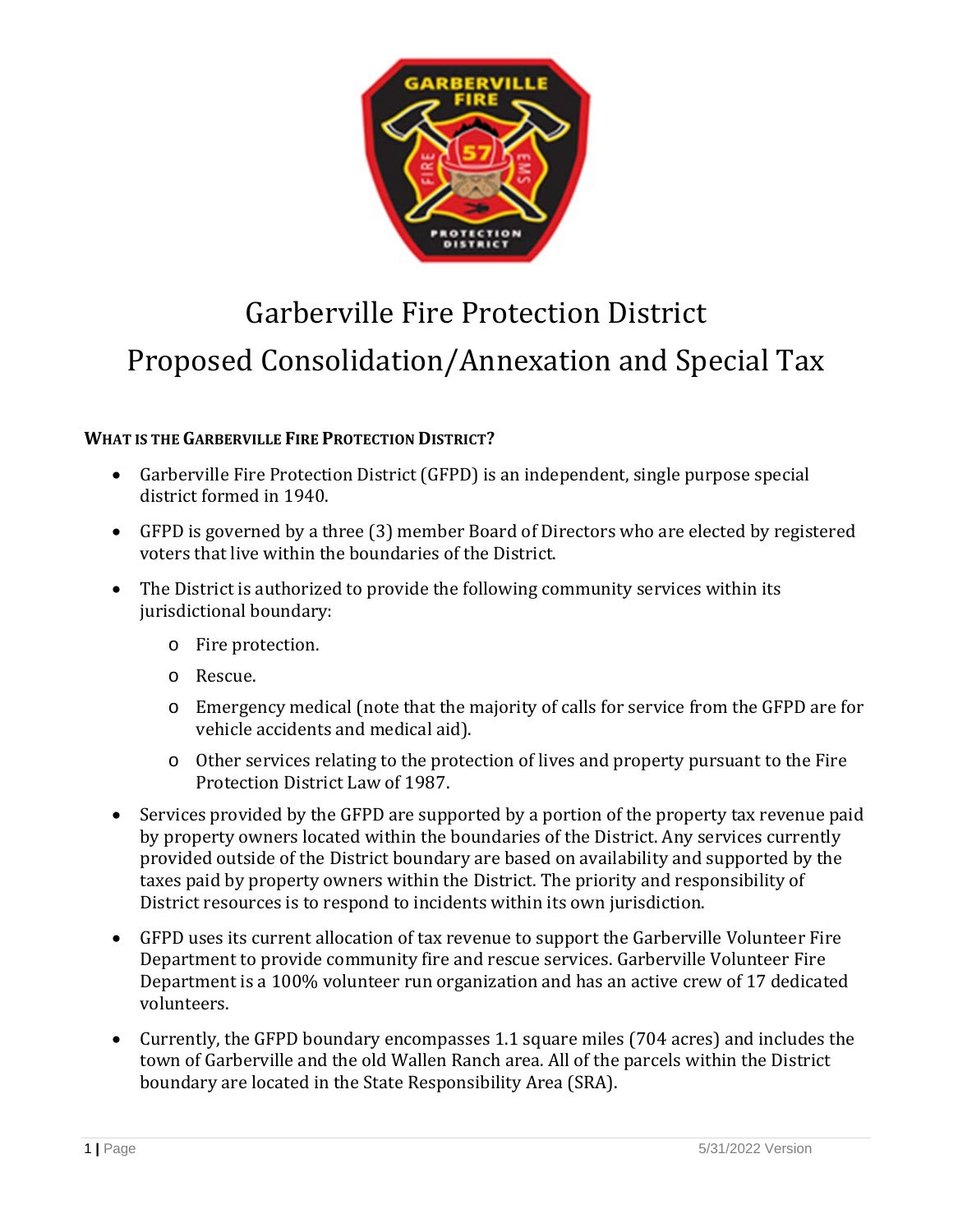- Although GFPD resources are called upon to assist with wildfire suppression, the California Department of Forestry and Fire Protection, or CAL FIRE, is responsible for managing wildfires in the SRA.
- While it is not their primary responsibility, CAL FIRE will respond to community fire and rescue emergencies when available. This is not a guaranteed service, particularly during the wildfire season when state resources can be drawn down because of wildfires in other areas.
- It's important to recognize that Southern Humboldt communities are served by a network of small fire related districts and non-district affiliated fire companies which, out of necessity, have well-coordinated mutual aid relationships. GFPD resources are no exception and provide and receive mutual aid when needed. This is why you will often see multiple fire departments and CAL FIRE resources responding to one incident, regardless of whose jurisdiction it is in.

#### **WHY IS CONSOLIDATION/ANNEXATION BEING PROPOSED?**

- Residential and commercial development around the town of Garberville has expanded well beyond the GFPD boundary.
	- $\circ$  This growth has resulted in a large area where there is a demand for community fire protection and rescue services. This out of district response area includes territory south of Garberville all the way to the County line, including the densely populated community of Benbow; commercial and residential development to the north of Garberville between the existing boundaries of the GFPD and the Redway Fire Protection District; and scattered residential development to the east of Garberville along Alderpoint Road, and to the west of Garberville along Sprowel Creek Road and near the Garberville Airport.
	- o This area is currently outside of any local jurisdiction that is responsible for providing community fire protection and rescue services (jurisdictional "no-man'sland".
	- o GFPD resources are routinely called upon to respond, on a goodwill basis, to emergencies within this area outside of its jurisdictional boundary.
		- Approximately 56 percent of the population and over 90 percent of the land area to which GFPD resources are dispatched as a primary community fire and rescue responder, is located within this goodwill service area.
		- Over 50% of the District's emergency responses are to locations within this goodwill service area.
		- GFPD currently responds to calls in these areas but does not receive property tax or other consistent and reliable revenue for providing the service.
		- GFPD must often call on neighboring departments to cover the Garberville fire station or be on alert that District resources are responding out of their jurisdiction.
		- Because of the demand for service from outside of its jurisdiction, GFPD is proposing to annex its existing goodwill, out-of-district service area, consolidate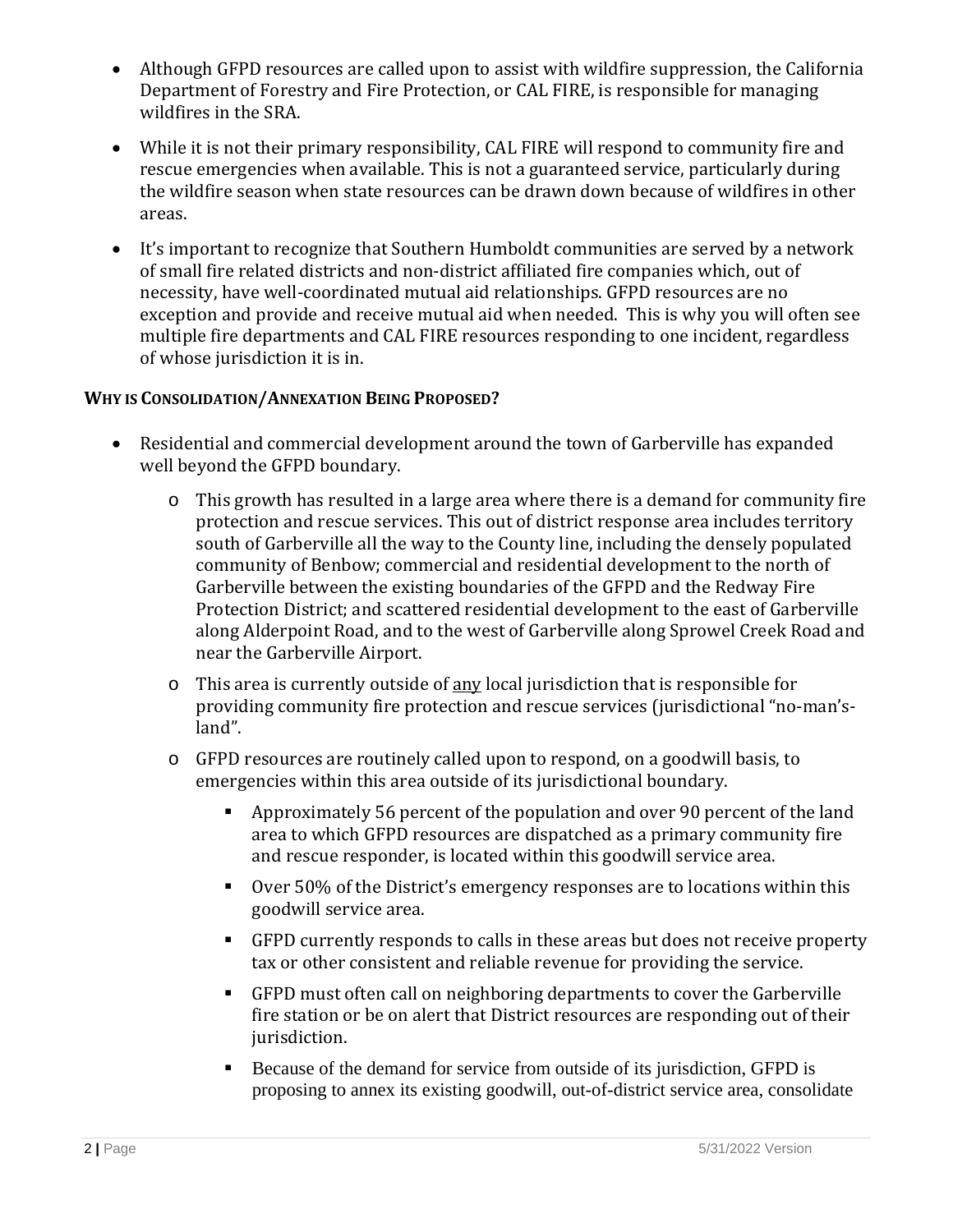operations with the Sprowel Creek Volunteer Fire Company, and develop an additional fire station in the Benbow area.

- The GFPD and the Sprowel Creek Volunteer Fire Company are mutually interested in officially merging their operations, through annexation, into one efficient, effective, and sustainable emergency services system.
	- o The Sprowel Creek Volunteer Fire Company was established in 1998 and currently provides community fire protection service to the Sprowel Creek/Nielson Ranch area.
	- o The Sprowel Creek fire station would become a battalion of the GFPD; volunteers from Sprowel Creek would train with and develop seamless interoperability with volunteers and resources out of the Garberville fire station.
	- o This organizational change would support a regional district model, with an improved economy of scale and associated benefits.
	- o This is a proactive, sustainable solution for meeting current and future fire and emergency service needs for the area.
- Times are changing and as the demands on local fire and rescue service providers are increasing, it's getting harder and harder to justify providing services to areas outside of the GFPD boundary on a budget designed for a much smaller jurisdiction. Like many other fire departments, the GFPD is facing growing challenges that include:
	- o Ever increasing mandatory requirements and standards.
	- o Limited volunteer recruitment and retention programs and incentives.
	- o Inadequate levels and types of training opportunities.
	- o Limited administrative capacity to address growing organizational requirements.
	- o Insufficient funding to cover growing expenses, including:
		- The replacement of aging safety equipment and apparatus,
		- **Communication equipment and infrastructure improvements,**
		- Insurance and worker's compensation,
		- **Training and certification for volunteers, and**
		- Fire station maintenance and the growing need for an additional strategically placed station to improve response times.
- GFPD is also struggling under the pressure of ever-increasing training and performance demands on volunteers and an increasing volume of calls.
- None of these challenges will be easily overcome but members of the GFPD and Garberville Volunteer Fire Department are continually working to prepare themselves and their equipment to improve levels of community fire and rescue services and coordinated wildfire prevention and suppression to meet demand.
- Your help is also needed to overcome these challenges. Please join District representatives in taking advantage of an opportunity to expand the GFPD boundaries to match the actual response area and establish a reliable source of revenue to support services.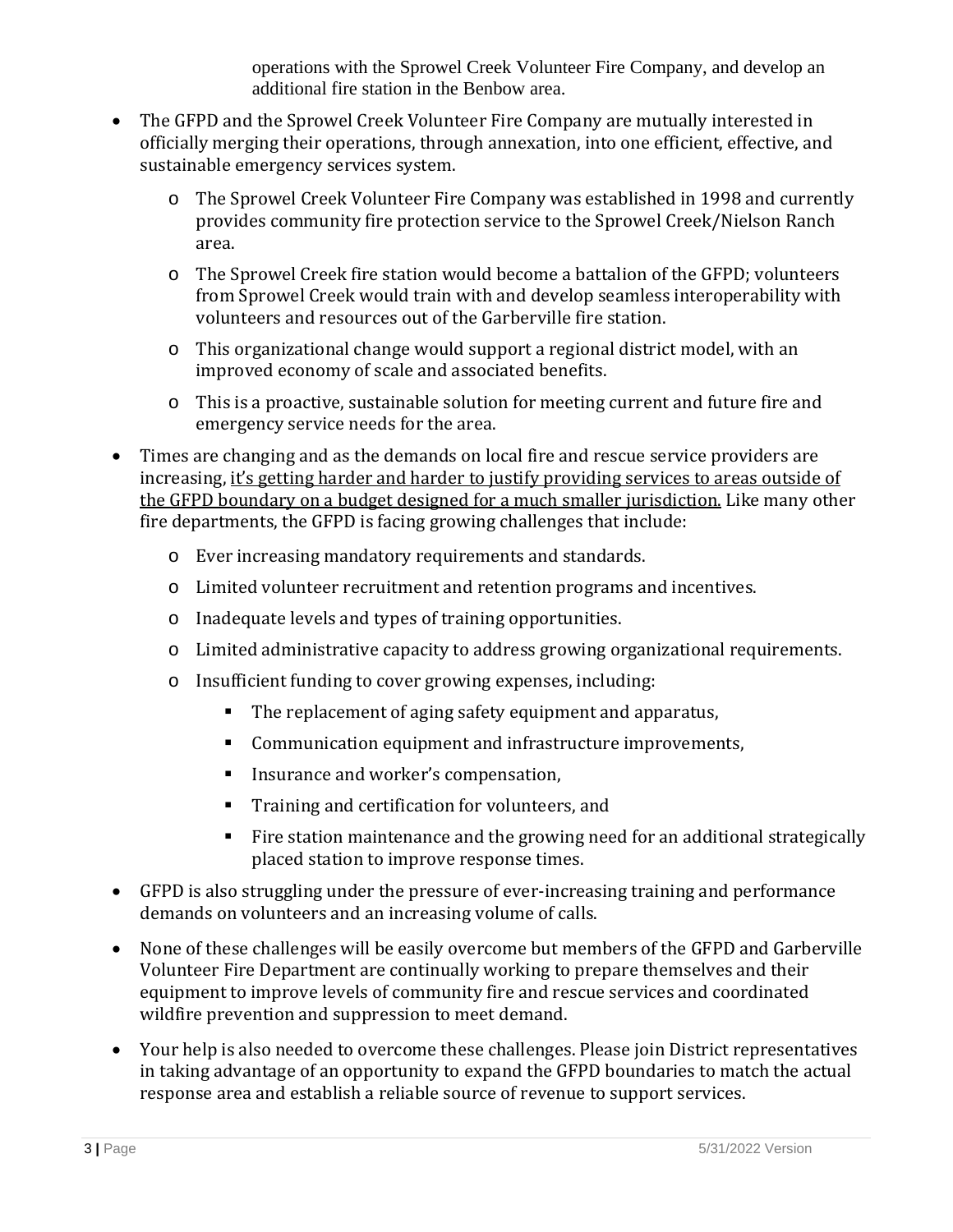# **WHY NOW?**

To help address some of the challenges mentioned above the Humboldt County Fire Chiefs' Association commits a portion of their annual Measure Z grant funding to provide ongoing support for countywide fire service planning. These grant funds are supporting a technical team that is available to help fire related districts through the district consolidation/annexation process and will cover many of the associated expenses. **Take advantage of this opportunity and help ensure that all areas that receive service from the GFPD are included within the District boundary.** 

## **IS MY PROPERTY WITHIN THE PROPOSED ANNEXATION AREA?**

- Please use this  $\frac{\text{link}}{\text{1}}$  to access an online map that shows the current district boundary and the proposed annexation area; a simple map is also attached.
- GFPD representatives developed a proposed annexation area to include the parcels where their resources are most likely to be dispatched as the primary local emergency responder. Accessibility was also a consideration and areas where the District did not think their resources could reasonably get to were not included.
- If successful, the proposed consolidation/annexation will result in a long-term communitybased and locally controlled revenue source to support the sustainable delivery of fire protection services for the whole greater Garberville area.
- It will be the registered voters who reside within the expanded boundary (the existing district and the annexation area) who will vote on establishing a special tax to support sustainable fire and rescue services (more on the proposed special tax below).

## **WHAT WILL THE PROPOSED CONSOLIDATION/ANNEXATION COST ME?**

- As mentioned above, GFPD services are supported by revenue received through a portion of the property taxes currently being collected from within the current district boundary. Unlike many other fire related districts, this is the only reliable revenue source supporting the GFPD. It is common for districts to receive revenue from a portfolio of different sources in order to support efficient, effective, and sustainable emergency services.
- **New Special Tax:** A new revenue source will be required to support the GFPD's ability to build and sustain adequate community fire and rescue services for the entire area they are currently being called upon to cover. To this end, an annual special tax will be proposed for Assessor's Parcels located entirely or partially within the expanded GFPD boundary, based on land use types in the following manner:

|                                         | <b>Proposed</b>   |
|-----------------------------------------|-------------------|
| <b>Land Use Type</b>                    | <b>Annual Tax</b> |
| Vacant/Unimproved                       | \$25.00           |
| Common Area                             | \$75.00           |
| Single Family Residential, Hydrant Area | \$100.00          |
| Rural Residential, Non Hydrant Area     | \$150.00          |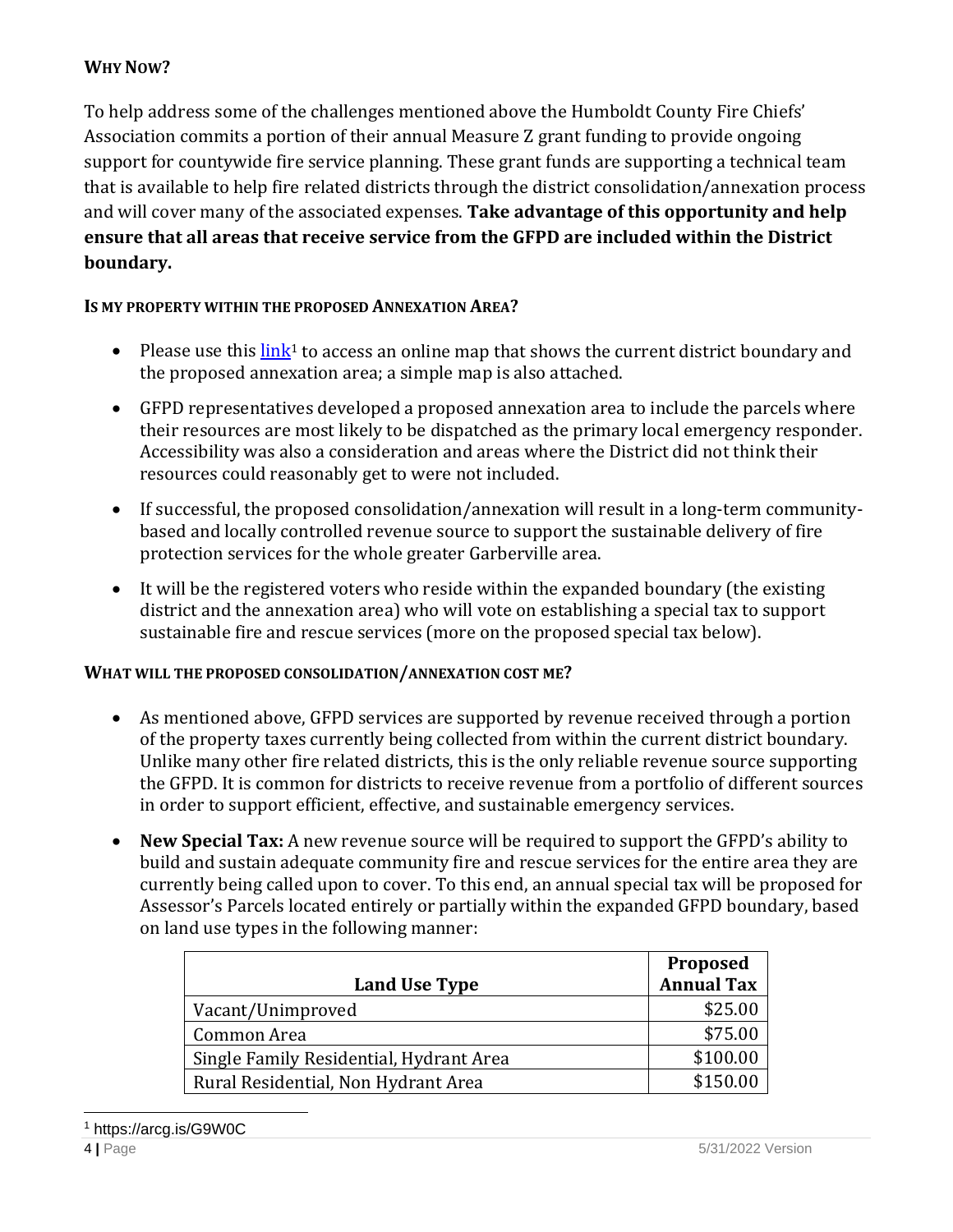|                                                            | Proposed          |
|------------------------------------------------------------|-------------------|
| <b>Land Use Type</b>                                       | <b>Annual Tax</b> |
| Mobile Home                                                | \$100.00          |
| Mobile Home Park                                           | \$300.00          |
| Multifamily Small (2-4 units)                              | \$200.00          |
| Multifamily Medium (5-9 units)                             | \$300.00          |
| Multifamily Large (10 + units)                             | \$450.00          |
| <b>Care Home</b>                                           | \$300.00          |
| Commercial: Auto Repair, Gas Station, Office Medical       |                   |
| Office, Restaurant, Retail (up to 2000 sf), Miscellaneous, | \$300.00          |
| Warehouse                                                  |                   |
| Commercial: Retail (above 2000 sf), Retail (multi-         | \$400.00          |
| tenant)                                                    |                   |
| Commercial: Theater                                        | \$450.00          |
| Commercial: Hotel, Motel, Campground (up to 10 units)      | \$300.00          |
| Commercial: Hotel, Motel, Campground (11 to 19 units)      | \$450.00          |
| Commercial: Hotel, Motel, Campground (20 to 40 units)      | \$600.00          |
| Commercial: Hotel, Motel, Campground (over 40 units)       | \$750.00          |
| Industrial: Light                                          | \$300.00          |
| Industrial: Heavy                                          | \$500.00          |
| Non Taxable                                                | \$0.00            |

- GFPD's costs have outpaced current revenue. The costs of fire equipment and apparatus, diesel fuel, and insurance typically increase from year to year at rates that exceed average inflation.
	- o To ensure that the proposed special tax will retain its purchasing power in future years, the special tax is proposed to include an inflationary clause allowing the GFPD Board, through a publicly noticed process, to adjust the tax, if needed, by no more than the cost of living as determined by the Consumer Price Index (CPI) prepared by the United States Bureau of Labor, not to exceed five percent, by approving a resolution at a public hearing.
- GFPD is aiming for the March 7, 2023 general election to ask local registered voters to approve the proposed special tax to support expanded, improved, and sustainable community fire and rescue services.
	- o If the proposed special tax is approved by local voters (⅔ majority of votes cast), the amount will appear on your annual property tax bill.
	- o Although these taxes are collected by the County, they do not go to the state like property taxes; they are deposited in a fund for use by the District (nominal processing and administration fees may be charged by the County to cover staff time and costs associated with managing the fund).
	- o Initial estimates indicate that, if approved by registered voters, the special tax will generate nearly \$145,000 per year in revenue.
- **Tax Exchange Agreement with the County**: In addition to proposing the establishment of a new special tax, GFPD is also working on a proposal to the County Board of Supervisors to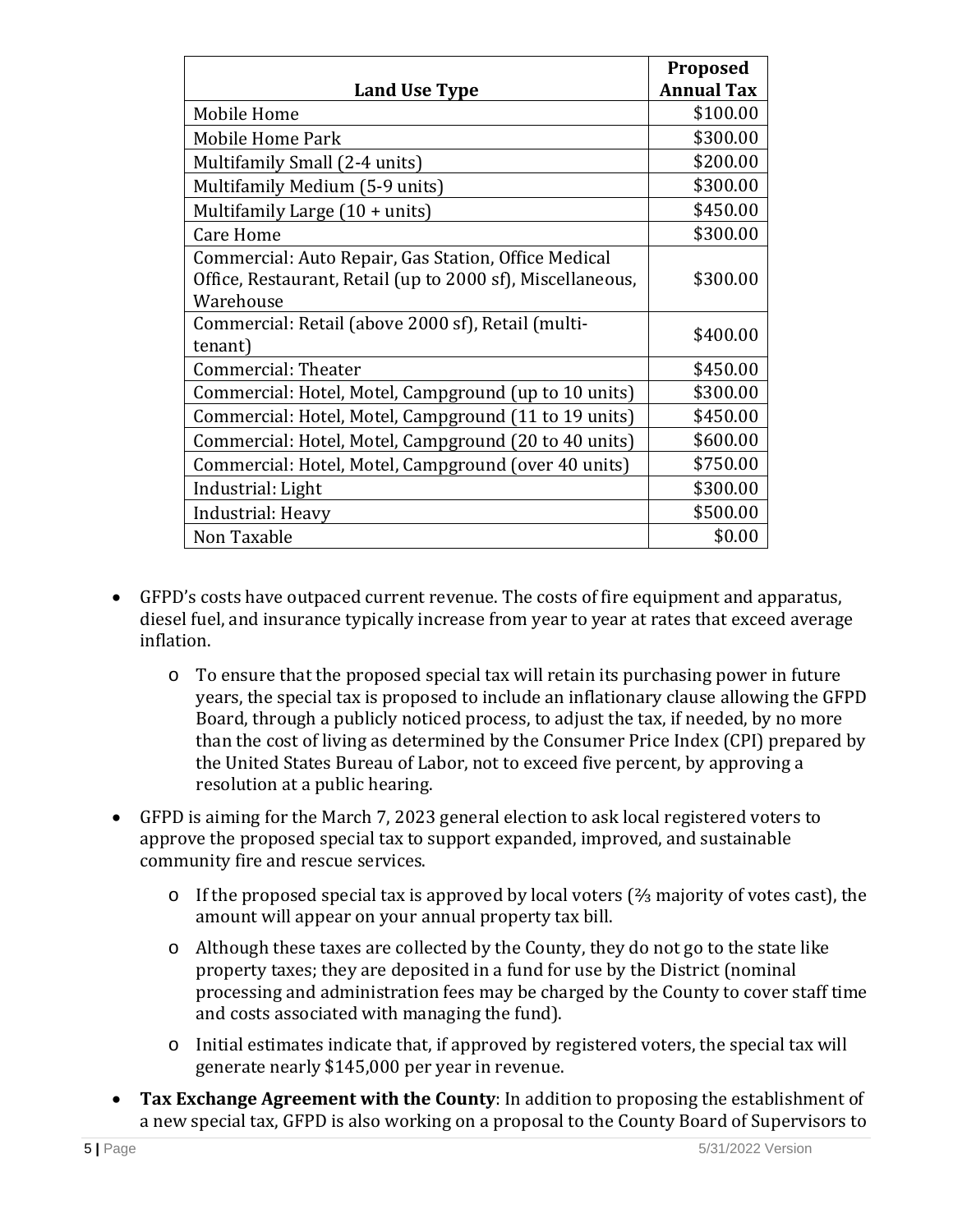receive a portion of the property taxes already collected from within the proposed annexation area to support expanded fire and rescue services through a property tax exchange agreement.

- o If those negotiations are successful and the agreement is approved by the Board of Supervisors, it is estimated that it could generate approximately \$200,000, in addition to what is generated by the special tax.
- o The revenue provided by this agreement between the District and the County will come out of property taxes you already pay and will cost you nothing extra.
- **One Will Not Work Without the Other:** The approval of a new special tax by the registered voters AND the successful execution of a tax exchange agreement between the County of Humboldt and the GFPD are conditions of consolidation/annexation approval. The revenue generated by these two key funding sources will establish a reliable budget, which the GFPD will need to add such a large area to its jurisdiction and take on all the associated responsibility. If the establishment of one or both of these new funding sources fails, the consolidation/annexation will not be able to move forward.

## **HOW WILL GFPD INVEST THE INCREASED REVENUE TO BENEFIT PUBLIC SAFETY?**

- The increased revenue will be used by GFPD to sustain and improve community fire and rescue services by establishing the following ongoing programs and actions:
	- o A comprehensive volunteer recruitment and retention program to ensure that volunteer firefighters will continue to be available to support high quality fire protection services.
	- o Hiring part time administrative staffing to properly manage records and expenditures.
	- o Hiring a daytime firefighter/EMT to ensure reduced response times (note that the majority of the calls are for emergency medical services such as vehicle accidents and general medical aid).
	- o Create a fund that will support the regular replacement of apparatus and equipment, to ensure operational safety and effectiveness.
	- o Improve the existing Sprowel Creek fire station and support capacity building for improved response in that area of the expanded District.
	- o Develop a new fire station in Benbow and support capacity building for improved response in that area of the expanded District.
		- Initially a fire engine may be strategically placed at a residence or other secure location to allow a quicker response to incidents in the community of Benbow. Current GFPD personnel will be staffing this engine as several live in the Benbow area.
		- The goal will be to construct a fire station in Benbow once sufficient revenue is accumulated, an appropriate site is selected, and environmental review completed. This is a priority for the District within the first 3-5 years and would allow GFPD to recruit and train new members from the community that would staff and respond from the new Benbow station.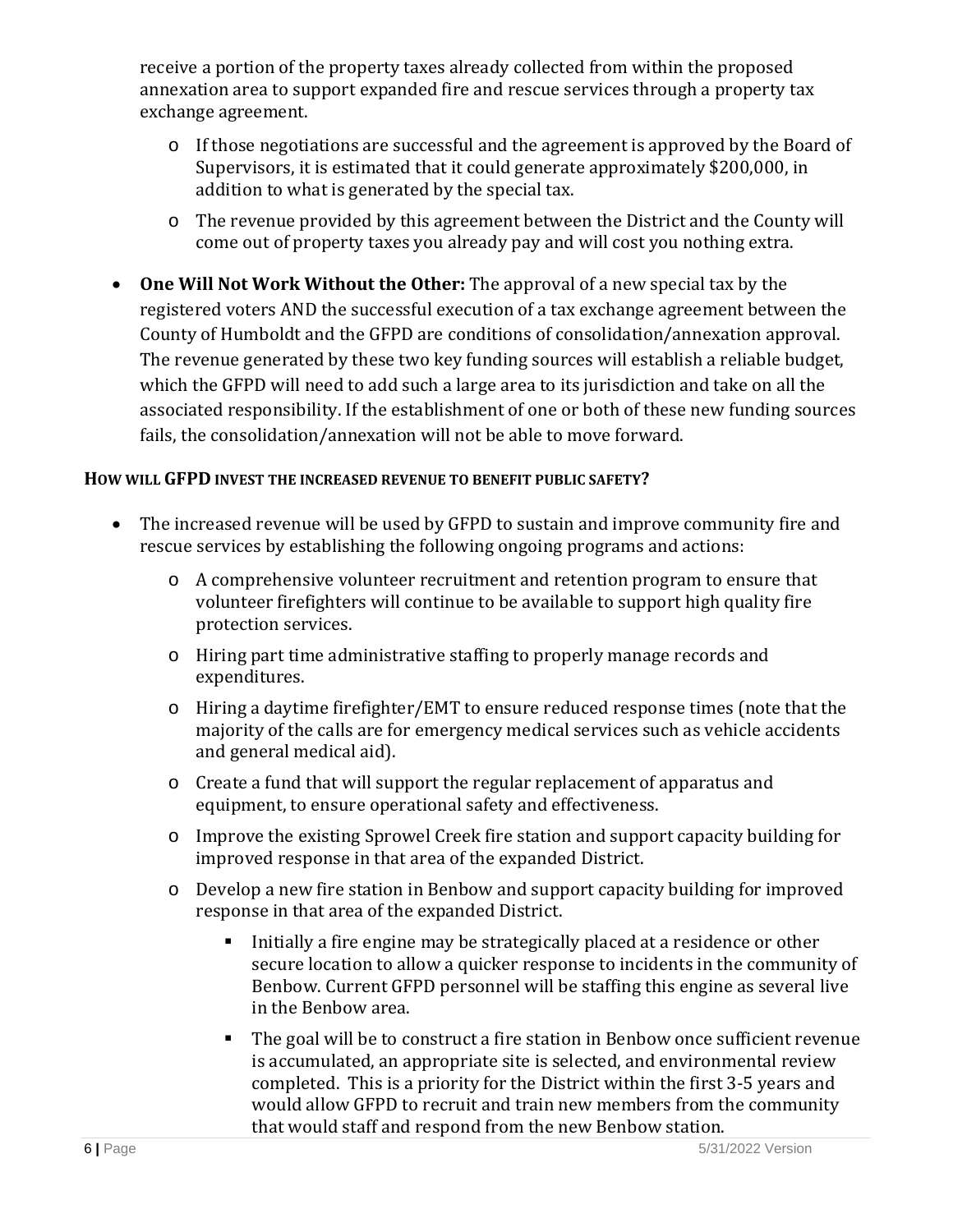Having a station in Benbow will reduce GFPD's response time by half which will ensure a fast and effective first engagement of any fire or medical emergency. Plans are to have the following equipment at the Benbow station: one quick attack 4WD vehicle for medical aids, traffic collisions and rescue related calls; one Type III pumper for structure and wildland fire events; and one tactical 6WD water tender for wildland and structure fires.

## **HOW WILL CONSOLIDATION/ANNEXATION BENEFIT YOU?**

- If successful, the proposed consolidation/annexation will result in improved response times and service quality for the whole expanded district, including areas within the current district boundary.
- For those of you who are currently located outside of the GFPD boundary, it may bring peace of mind to be included in the district, receiving the associated dedicated services rather than relying on goodwill services as available. It may also bring comfort to receive an emergency response from trusted neighbors who become trained fire department volunteers.
- As a result of the widespread wildfires experienced the last couple years, fire insurance is getting harder and harder to obtain if you choose to live in a rural area. Although there are no guarantees, being located within the boundaries of a fire related district may greatly benefit your ability to obtain fire insurance or keep the policy you already have.
- In response to severe wildfire impacts and changes to state law, property can only be subdivided if it is located within the boundaries of a fire-related district. Being located within a fire district will allow you to develop or subdivide your parcel, if you choose to do so, and it is consistent with Humboldt County General Plan and Zoning requirements.

## **HOW WILL CONSOLIDATION/ANNEXATION BENEFIT THE COMMUNITY AND THE EXISTING FIRE DEPARTMENT?**

- If successful, the proposed consolidation/annexation will result in a long-term communitybased and locally controlled revenue source to support the sustainable delivery of fire protection services for the whole greater Garberville area.
- GFPD would still rely on services provided primarily by volunteers, but the expanded district will have more revenue to support volunteer recruitment and retention efforts, increased training opportunities, and improved equipment.
- Through a multi-year, phased budget allocation and fundraising process, services will be provided from three fire stations, rather than just one. This will decrease response times and inspire more community members to join the department if they can respond from their own neighborhood fire station.

#### **WHAT ARE THE STEPS IN THE CONSOLIDATION/ANNEXATION PROCESS?**

- Note that the following steps are not necessarily in sequential order.
- Who's responsible for what? The GFPD Board makes the decision to move forward with the consolidation/annexation process; LAFCo reviews and considers approval of the boundary change (contingent upon the approval of the associated revenue sources); the Board of Supervisors considers approval of the tax exchange agreement with the GFPD (transfer of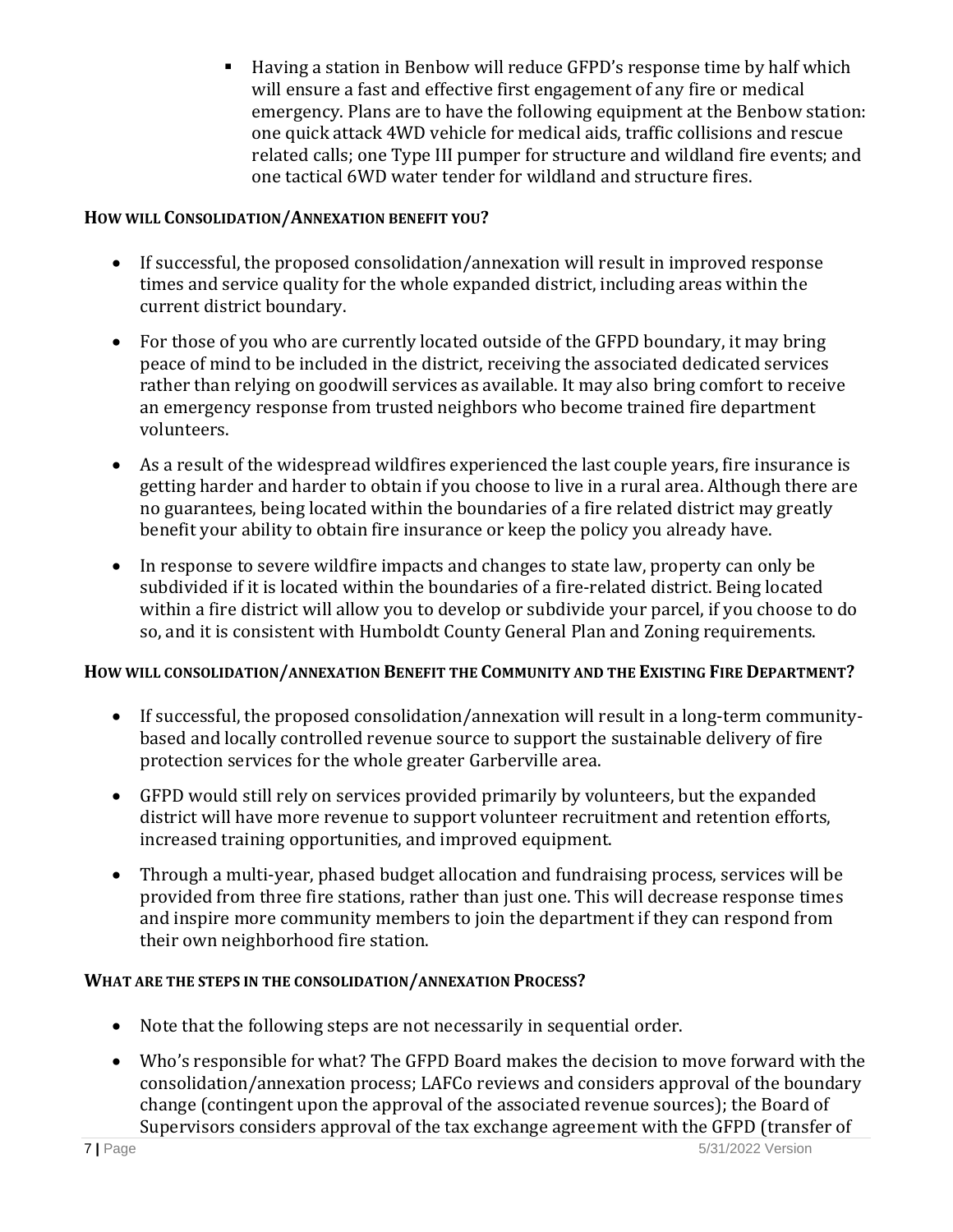existing taxes from County to GFPD); and the registered voters make the decision on whether to approve the proposed new special tax.

- GFPD Board will hold a public hearing to approve a Resolution of Application to LAFCo:
	- o A notice will be circulated in a local publication and shared on social media 21 days before the hearing.
- The Annexation application will be submitted to LAFCo:
	- o Upon receipt, LAFCo will send a notice of filing to interested/affected agencies.
	- o Once the application is determined to be complete, a hearing date will be scheduled.
	- o A public notice will be issued 21 days in advance of the hearing.
	- o If written objections are received by the close of the hearing, a protest hearing will be scheduled to take place in Garberville and another notice will be issued 21 days before that hearing.
- A Tax Exchange Agreement will be proposed by the GFPD to the Humboldt County Board of Supervisors:
	- o The GFPD will submit a proposal demonstrating their ability to meet expectations for expanding the district boundary and responsibly administering public funds generated from property taxes.
	- o If approved, the Tax Exchange Agreement will be executed by and between the GFPD and the County.
- Election Process:
	- o Annexation will be conditioned upon voter approval of a special tax.
	- o A consolidated District Election will be called by the Board of Supervisors for a vote on the special tax.
	- o If the schedule for all of the above steps holds, the election will take place on March 7, 2023.
	- o If  $2/3$ <sup>rds</sup> of the votes cast by registered voters are in favor of the new special fire tax, the proposed consolidation/annexation will move forward.

## **LEARN MORE!**

#### Contact Us:

- If you have questions and want to learn more about this effort, please contact:
	- o Tim Tietz, Garberville Fire Chief: garbfirerescue@gotsky.com